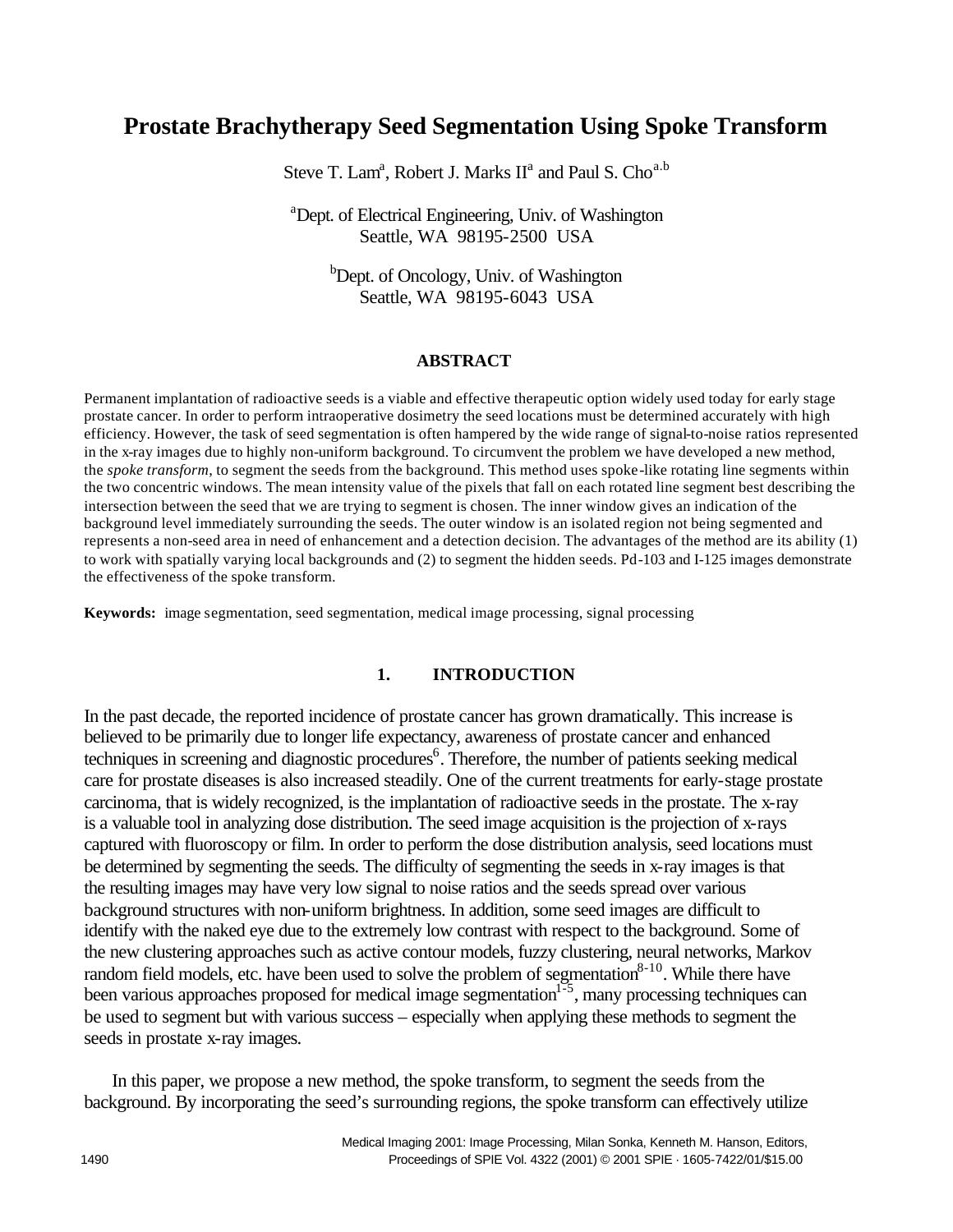and compare the seeds and surrounding regions to segment the seeds. Successful application of our method to segment the seeds from the real world images is presented.

## **2. MATERIAL AND METHODS**

Standard edge detection algorithms applied to segment seeds will result in many faulty edges<sup>7</sup>. This is because the signal to noise ratios between the seeds and various backgrounds are very low. Conventional segmentation algorithms use image gradients and fail to accurately detect the seeds where the contrast is poor. Kernel windows of different size must be used for different backgrounds and seed types. The spoke transform utilizes the contrast between the seeds and the adjacent surrounding backgrounds to segment the seeds. The enhanced image generated by the spoke transform is then thresholded to give the segmented seeds. The spoke transform algorithm is illustrated the flow chart in Fig. 1.



Figure 1: Spoke transform

## **3. DEFINING SPOKES**

For an  $(L_x \times L_y)$  image with intensity pixel values, *I*, the spokes are defined by the relationship between a set of pixels of two concentric windows, the inner window *W*in and the outer enclosed window *W*out. The following steps are used.

1. First, given the size of the seed,  $(A \times B)$  with  $N = max(A, B)$ , we want to segment the seed from the background of the prostate fluoroscopy. Define an inner window size  $N \times N$  and the outer enclosed window size  $M \times M$ , where  $M > N$ . Figure 2 shows the inner widow size  $5 \times 5$  (*W*<sub>in</sub>), the outer enclosed window size  $11 \times 11$  (*W*<sub>out</sub>) and the center pixel *C*(*i*,*j*).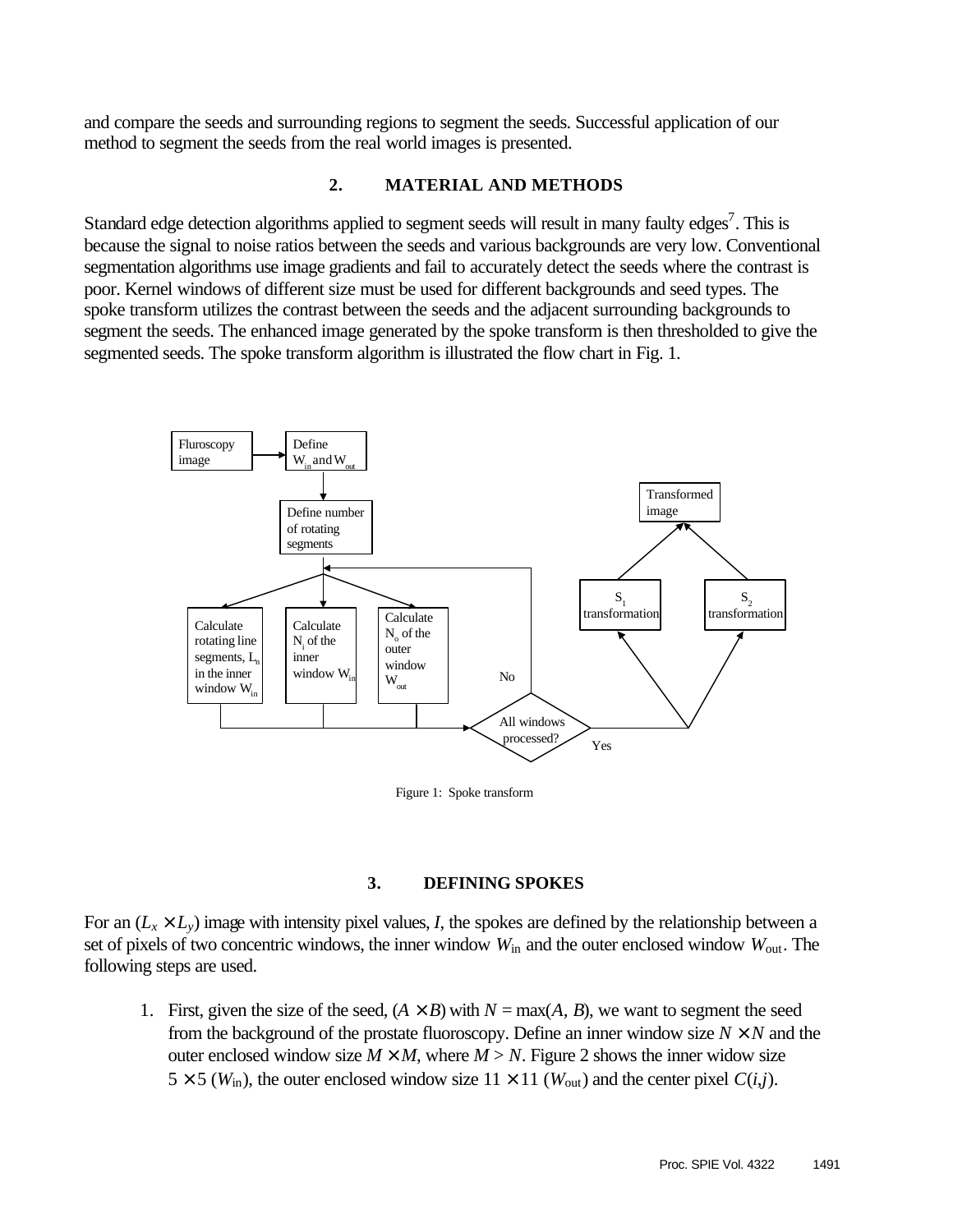2. Next, considering the pixels in the inner window, we define a set of rotating segment lines starting from the center pixel to the edge of the inner window. The maximum separation between the segment at the inner window boundary is three pixels and the minimum separation between the segment at the inner window boundary is one pixel. These ranges will increase the number of segments when the inner window is large and reduce the number of segments when the inner window is small. Since the seeds are cylindrical in shapes, by using these rotating segments, we only process objects that are of interest in lieu of the entire inner window's pixels. Figures 3(a) to 3(h) show examples of the orientation of these segments. One of these rotated line segments best represents the intersection between the seed (or seeds in case of overlapping seeds) that we are trying to segment.*<sup>1</sup>*



Figure 2. Inner and outer windows of the spoke algorithm.

3. After the rotated segments are defined, we compute the mean intensity pixel value of the pixels that fall on each segment to create the inner line segment nodes, *L*n. From Fig. 3(a) to 3(h), we compute these inner segment nodes as:

$$
L_{0}^{o}(i, j) = \frac{1}{l} \sum_{p=0}^{l-1} I(W_{i, (j+p)}),
$$
\n
$$
L_{180}^{o}(i, j) = \frac{1}{l} \sum_{p=0}^{l-1} I(W_{i, (j-p)});
$$
\n
$$
L_{225}^{o}(i, j) = \frac{1}{l} \sum_{p=0}^{l-1} I(W_{(i+p), (j-p)});
$$
\n
$$
L_{30}^{o}(i, j) = \frac{1}{l} \sum_{p=0}^{l-1} I(W_{(i-p), (j+1)});
$$
\n
$$
L_{45}^{o}(i, j) = \frac{1}{l} \sum_{p=0}^{l-1} I(W_{(i+p), j});
$$
\n
$$
L_{50}^{o}(i, j) = \frac{1}{l} \sum_{p=0}^{l-1} I(W_{(i+p), (j+1)});
$$
\n
$$
L_{50}^{o}(i, j) = \frac{1}{l} \sum_{p=0}^{l-1} I(W_{(i+p), (j+2)}).
$$
\n
$$
L_{50}^{o}(i, j) = \frac{1}{l} \sum_{p=0}^{l-1} I(W_{(i+p), (j+3)}).
$$

<sup>&</sup>lt;sup>1</sup> The spoke algorithm can be generalized to segment different shape objects by defining specific rotating segment characteristics. For example, to segment circularly shaped objects, a rotating triangular shape can be used instead of the rotating line to look for cylindrical objects.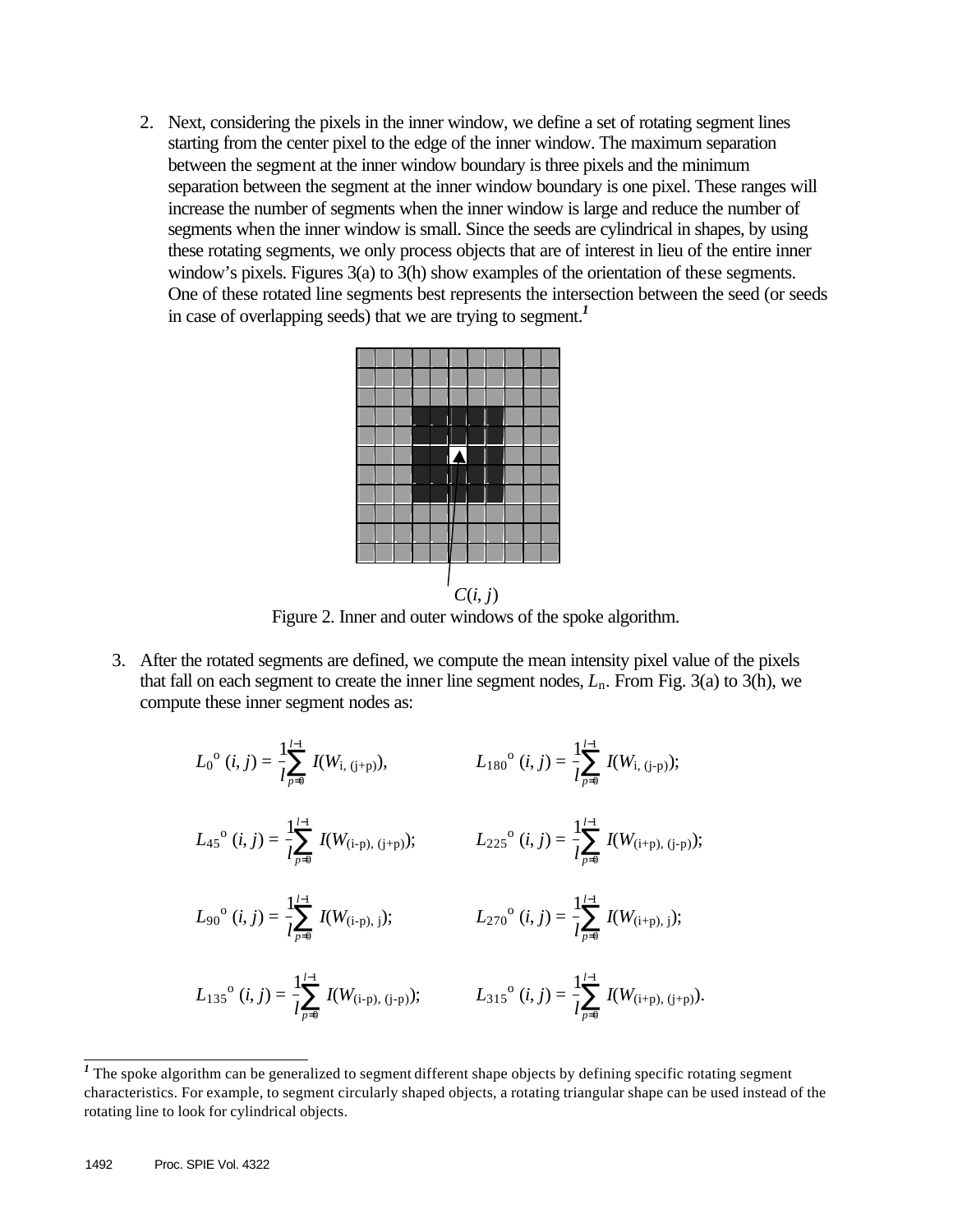where  $(i, j)$  is the coordinate of the center pixel of the inner window and  $l$  is the total number of pixels in the segment.



Figure 3. Orientation of spoke segments.

4. To further enhance our detection, we assign to the inside node, *N*i, the mean intensity pixel value of the inside window, *W*in. The inside node gives an indication of the background level of the region immediately surrounding the seeds. It can be described as follows:

$$
N_{\rm i}=\frac{1}{N^2}\sum_i\sum_j I(W_{\rm in}).
$$

- 5. In addition to the inside nodes, *N*i, the local pixels surrounding the seed will be used to further enhance the detection decision. These pixels are from the outside of the window  $W_{\text{in}}$  and the pixels inside of the window  $W_{\text{out}}$ . This region can be represented as  $W_{\text{ext}} = W_{\text{out}} - W_{\text{in}}$  with  $(M^2 - N^2)$  pixels.
- 6. Finally, we define an outside node,  $N<sub>o</sub>$ , the mean intensity pixel value of  $W<sub>ext</sub>$  region. It can be expressed as follows: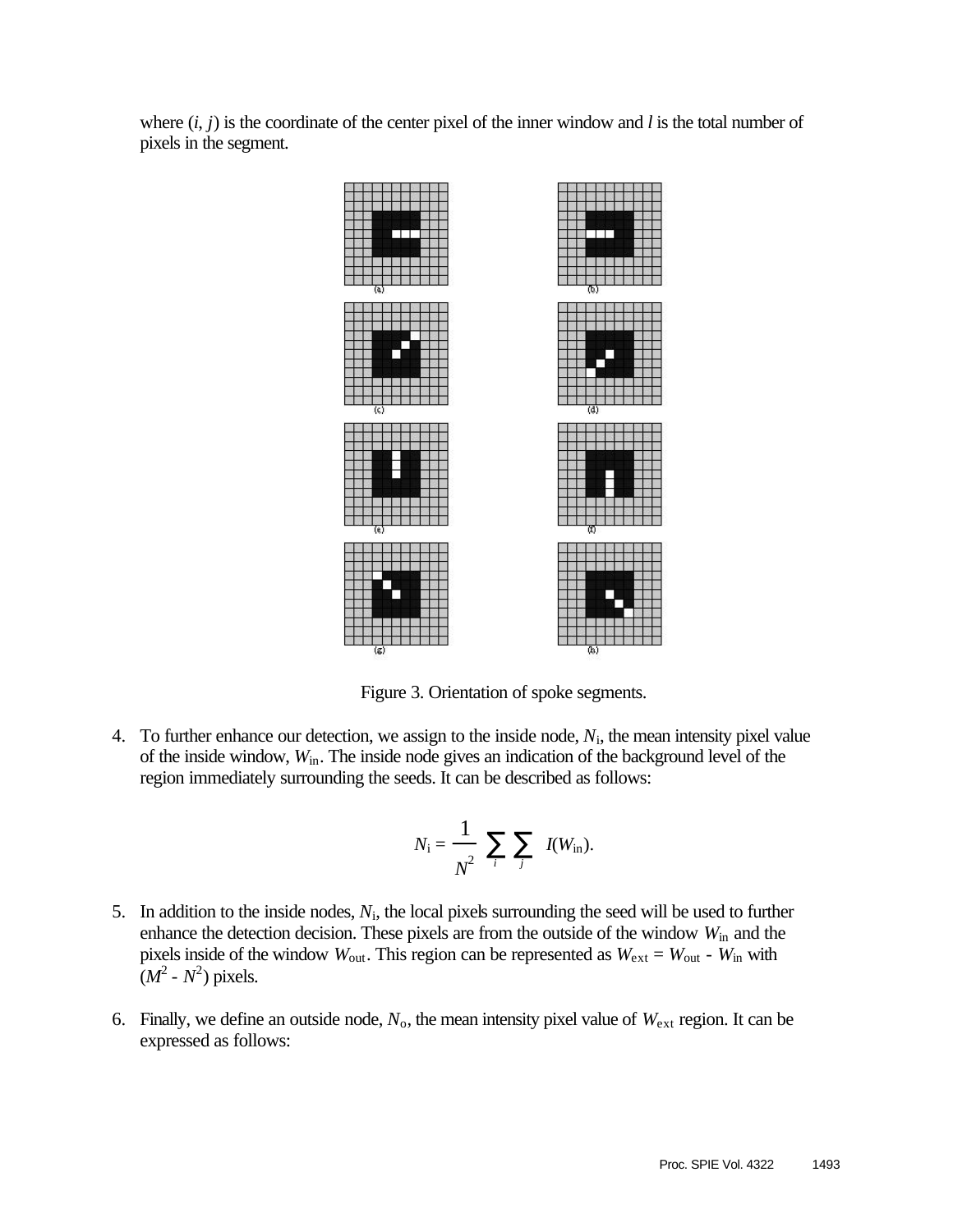$$
N_{\rm o} = \frac{1}{M^2 - N^2} \sum_{i} \sum_{j} I(W_{\rm ext}).
$$

In some high contrast areas of the image, the inner nodes detected these changes and consider these areas as potential seed areas. The outside node provides an isolated region not being segmented and represents non-seed area to remove false detection for large areas that inner nodes, Ln, detected.

Our goal is to determine if there is a seed or seeds in one of these nodes. In order to evaluate the likelihood that one or more of these nodes contain the seeds in the inner window, the probability of a segment node that contains a seed can be represented as

$$
P(L_n | N_i N_o) = P(L_n N_i N_o) / P(N_i N_o).
$$

From the line segment nodes,  $L_n$ , we select the node with the largest mean intensity pixel value and use this value for future computation of the highest probability that the node contains the seed. It is expected that optimal detection will occur when the ratio of probability of finding the seed in the inner nodes,  $N_i$ , to that in the external nodes,  $N_o$ , is maximized.

## **4. SPOKE TRANSFORM**

The spoke transform involves the convolution of the original image with the spoke kernel as described above. The spoke transform will produce a new value for each pixel. By using these inner line segments and creating inner nodes, these nodes use different intensity values based on the inner window for different areas of the image. The transformation is given by:

$$
S(i, j) = \sum_{k} \sum_{l} (S_1(i - k, j - l) + S_2(i - k, j - l)),
$$
  
\nWhere 
$$
S_1(i, j) = \begin{cases} \text{Max}(L_n) - N_i & C(i, j) > N_i \text{ and } N_i > N_0. \\ 0 & \text{Otherwise.} \end{cases}
$$

$$
S_2(i, j) = \begin{cases} \text{Max}(L_n) & \text{Max}(L_n) > N_i \text{ and } N_i > N_0. \\ \text{Min}(L_n, C(i, j)) & \text{Otherwise.} \end{cases}
$$

The  $S_1$  transformation enhances the differences of the pixel intensity values between the seeds and its surroundings. The  $S_2$  transformation enhances the contrast of the seeds by suppressing intensity value of its surrounding pixels. This second transformation provides the compensation mechanism for the hidden seeds in the images. The output of the *S*(*i*, *j*) process will produce a contrast enhanced images of the original image. From the *S*1 transformation image, a global histogram is used to determine the threshold to segment the image and similarly for the  $S_2$  transformation image. The threshold is determined beginning with the mean of the histogram and manually varying the threshold to achieve the best segmentation. The combination of the two thresholded images gives the final segmented seeds.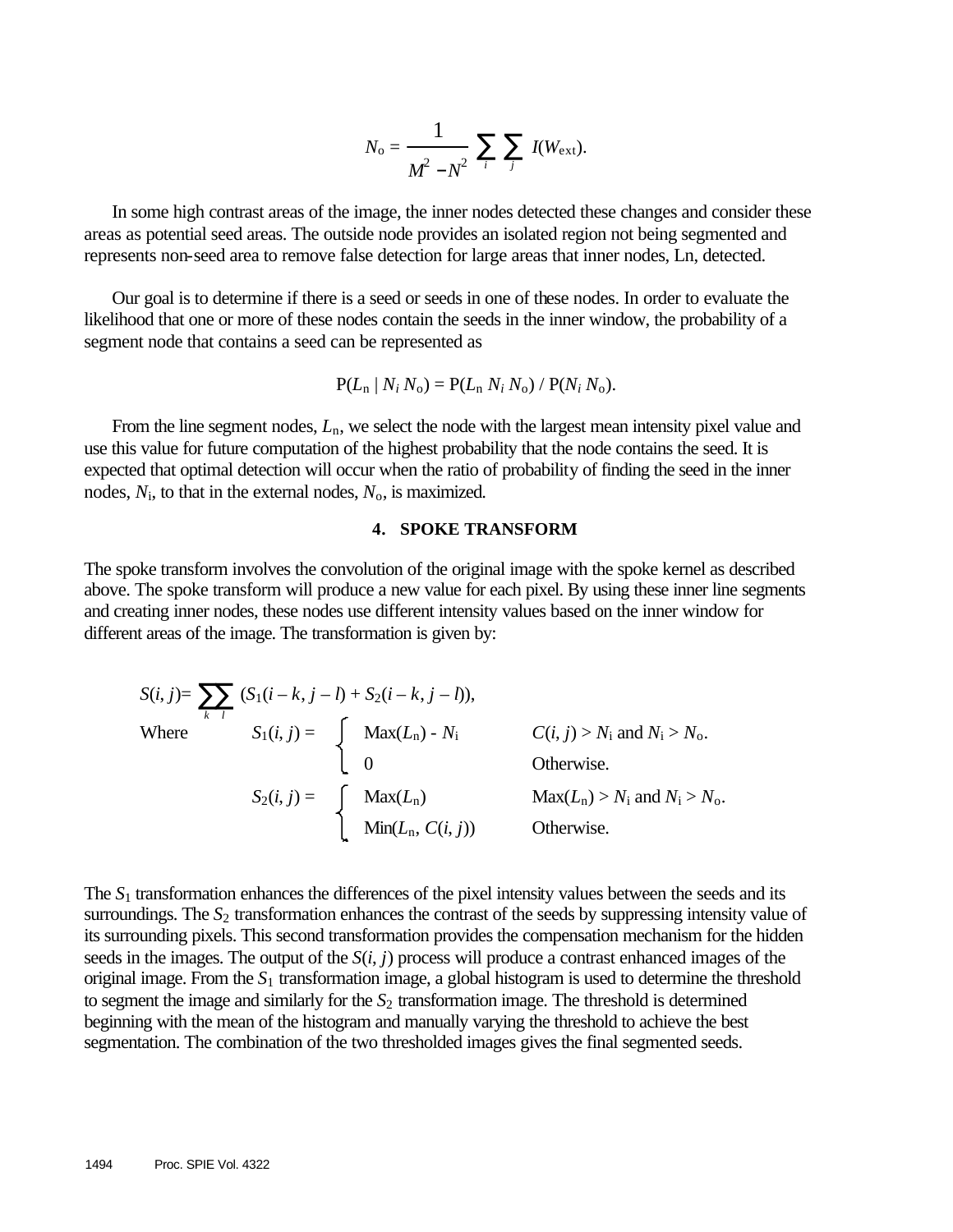## **5. RESULTS AND DISCUSSION**

Figure 4 shows an original palladium-103 (Pd-103) seed image. Figure 5 zooms in on the seed area. The seed size, approximately  $5 \times 3$  pixels, is typical for C-arm fluoro images. Since the seeds' intensities vary over a wide range and the backgrounds also have similar ranges, the spoke transform is useful for segmenting the seeds. Figure 6 shows the  $S_1$  transformation and Fig. 7 shows the result of segmented image with  $W_{in} = 5 \times 5$  and  $W_{out} = 11 \times 11$ . Figure 8 shows the  $S_2$  transformation and Fig. 9 shows the result of segmented image with  $W_{in} = 5 \times 5$  and  $W_{out} = 11 \times 11$ . Figure 10 shows the final result of the segmentation after combining  $S_1$  and  $S_2$  transformation results and using morphological processing to remove large areas in the bottom right corner. We also applied our method to another type of seed. Figure 11 shows the original image of an iodine-125 (I-125) seed. The image was captured on film and subsequently digitized with a laser film scanner. The average size of the seed is  $14 \times 5$  pixels. Figure 12 shows the S<sub>1</sub> transformation and Fig. 13 shows the S<sub>2</sub> transformation with W<sub>in</sub> =  $7 \times 7$  and W<sub>out</sub> = 14  $\times$ 14. Figure 14 shows the final result of the segmentation.

The spoke transform greatly facilitated the seed segmentation process by enhancing and isolating the seeds from the background. It also eliminates many fault edges that the traditional edge detection methods. However, the spoke method is not yet fully automated. The step that requires manual intervention is the gray scale thresholding after application of *spoke transform*. The global histogram based thresholding technique was not always reliable in the high intensity pixel value areas.

Segmentation of the small seed is related to the problem of determining the edge. The *sticks transform*<sup>12</sup> has been used in determining the edges of the prostate in ultra-sound images. The spoke transform segments have the similar function as the stick transform method. The stick line segment is designed to determine the most likely to be the edge while the spoke segment is designed to determine the most likely to be the seed. Both methods select the best of the rotating segments as a possible solution but the spoke transform also utilizes the two concentric windows to further enhance the detection. The stick line segment is centered at the central pixel while the rotating segment only uses center pixel as a pivoting point. This provides us more precision in determining the end seeds when compare to the central pixel.

## **6. CONCLUSION**

We have presented a new approach to segment the radioactive seeds in prostate x-ray images. The method uses different kernel windows for different backgrounds and seeds. These nodes use different scales based on the inner window for different areas of the image. This method also effectively utilizes and compares the seeds and its surrounding regions. The algorithm demonstrates the ability of the spoke transform to segment hidden seeds in both Pd-103 and I-125 images. Future work is proposed for automating the thresholding process.

#### **REFERENCES**

1. S.T. Lam, R.J. Marks II, P. Cho, "Prostate boundary detection and visualization in TRUS Images", International Conference on the Use of Computers in Radiation Therapy XIII, Heidleberg, Germany, May, 2000, pp. 99-101.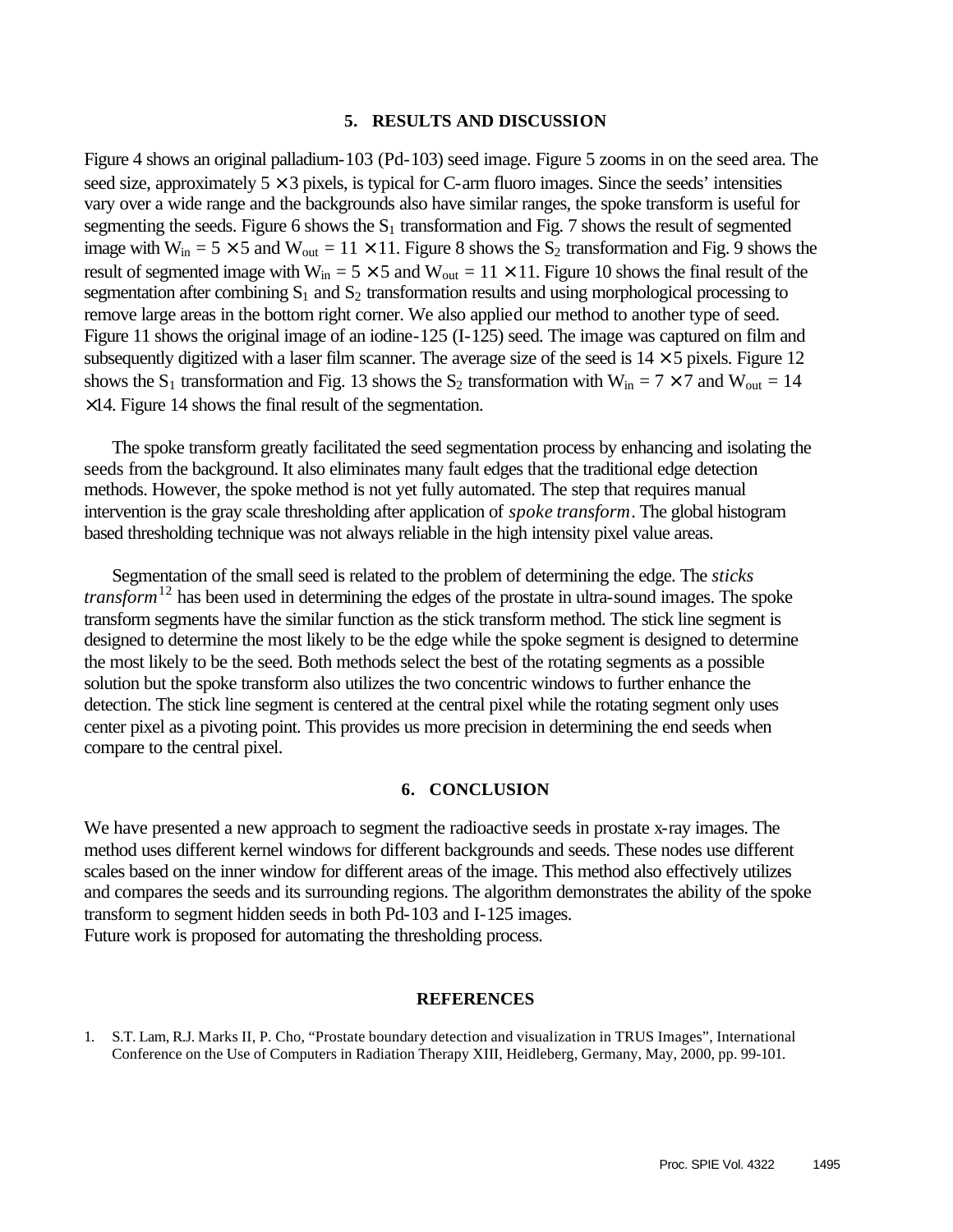- 2. H. Suzuki; N. Inaoka; M. Mori; H. Takabatake; A. Suzuki, "Segmentation and analysis of pulmonary blood vessel from X-ray CT images", Engineering in Medicine and Biology Society, 1988., Proceedings of the Annual International Conference of the IEEE, 1988, pp. 404 -405 vol. 1.
- 3. M. Ruben; G. Mireille; J. Diego; C. Carlos; T. Javier, "Segmentation of ventricular angiographic images using fuzzy clustering", Engineering in Medicine and Biology Society, 1995., IEEE 17th Annual Conference, 1997, pp. 405 -406 vol. 1.
- 4. V.V. Vinod; S. Chaudhury; J. Mukherjee; S. Ghose, "A connectionist approach for gray level image segmentation", Pattern Recognition, 1992. Vol.III. Conference C: Image, Speech and Signal Analysis, Proceedings., 11th IAPR International Conference on, 1992, pp. 489 –492
- 5. P. Cho and B. Adams, "Automated seed recognition for intraoperative prostate brachytherapy dosimetry", Med. Phys. 26, 1999, pp. 1146.
- 6. A. Houston, S. Premkumar, D. Pitts, "Prostate ultrasound image analysis: localization of cancer lesions to assist biopsy". Eighth IEEE Symposium on Computer-Based Medical Systems, 1995, pp. 94-101.
- 7. J. C. Russ, The Image Processing Handbook, CRC Press, Boca Raton, 1992.
- 8. L. Shen, Y. Shen, R. Rangayyan, "Shape characterization and its applications", 1994 International Symposium on Speech, Image Processing and Neural Networks, 1994, pp. 9-12.
- 9. M. Salotti and C. Garbay, "A new paradigm for segmentation", Pattern Recognition, 1992, Conference C: Image, Speech and Signal Analysis, pp. 611-614, vol 3.
- 10. B. Cramariuc, M. Gabbouj, J. Astola, "Clustering based region growing algorithm for color image segmentation", Digital Signal Processing Proceedings, 1997, 13<sup>th</sup> International Conference, pp. 857-860, vol 2.
- 11. Y. Yu, J. Wang, "Image segmentation based on region growing and edge detection", Systems, Man, and Cybernetics, IEEE SMC '99 Conference Proceedings. 1999, pp. 798-803, vol. 6.
- 12. S. D. Pathak, R. G. Aarnink, J. J. de la Rosette, V. Cha-lana, H. Wijkstra, F. M. J. Debruyne, and Y. Kim, "Quantitative three-dimensional trans-rectal ultrasound for prostate imaging", Proceedings, SPIE Medical Imaging, 1998, pp 83-92.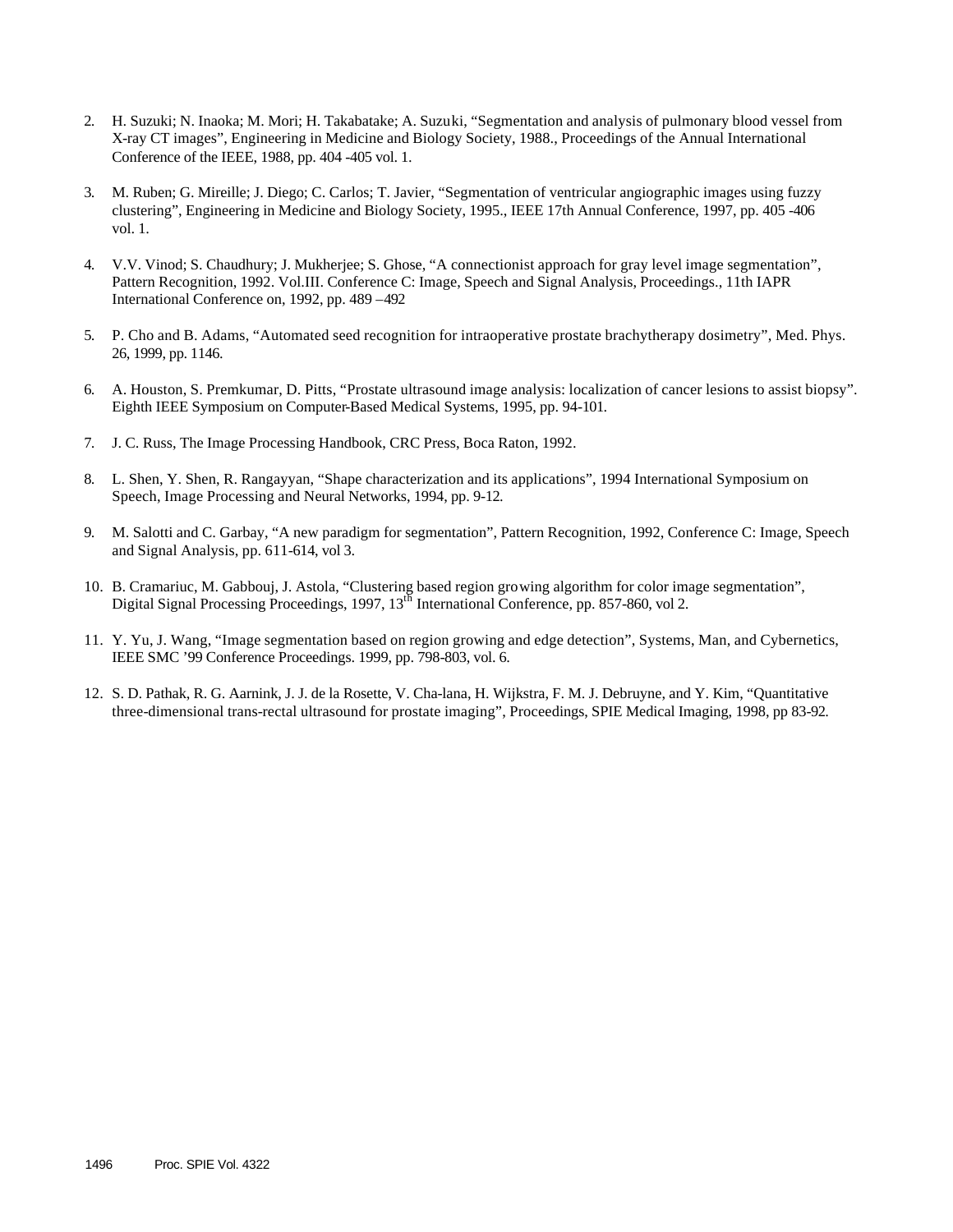

Figure 4. Original Pd-103 image.



Figure 5. Seeds area (Arrow indicates hidden seeds).



Figure 6. Result of  $S_1$ .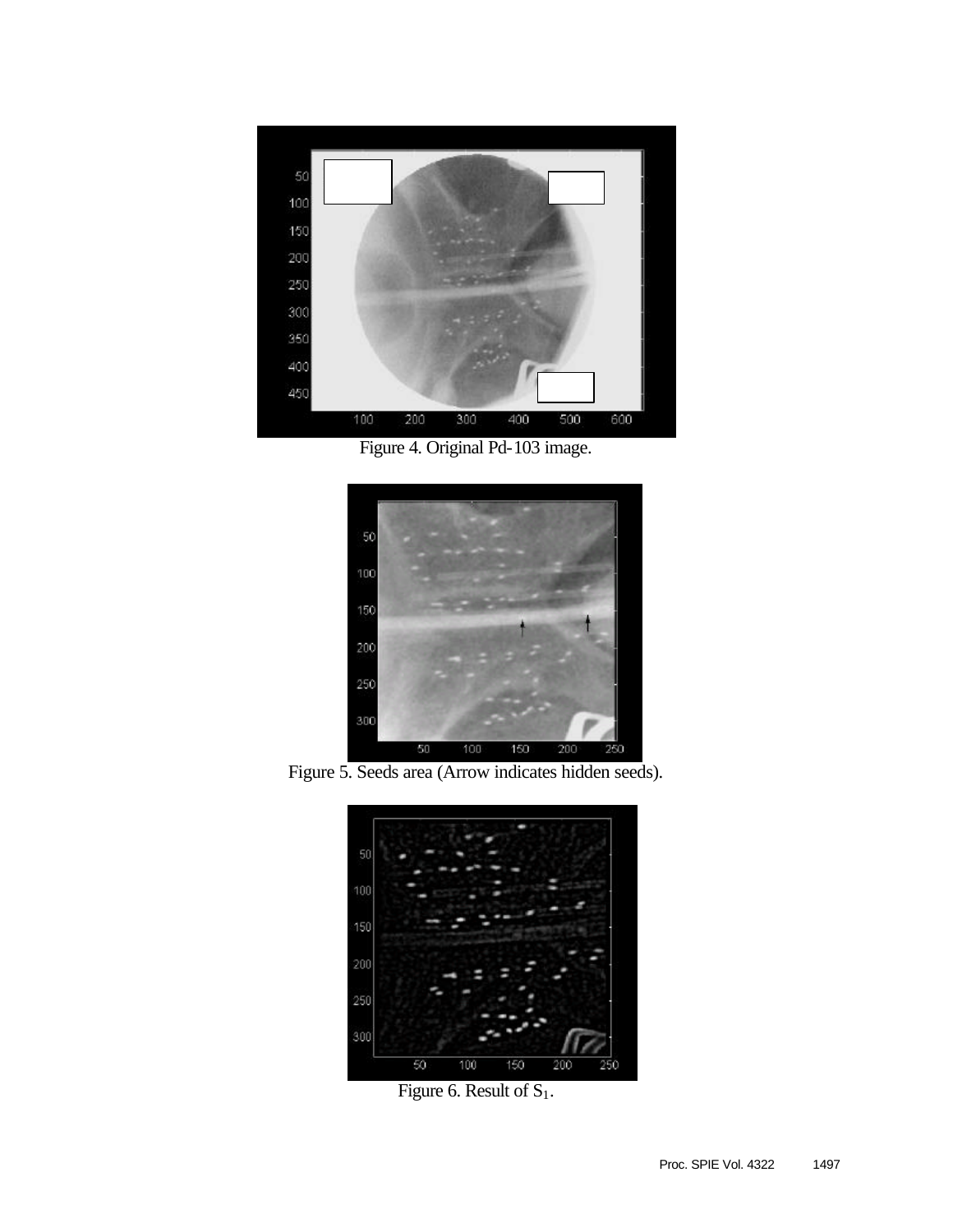

Figure 7. Segmentation of  $S_1$ .



Figure 8. Result of  $S_2$ .



Figure 9. Segmentation of S<sub>2</sub>.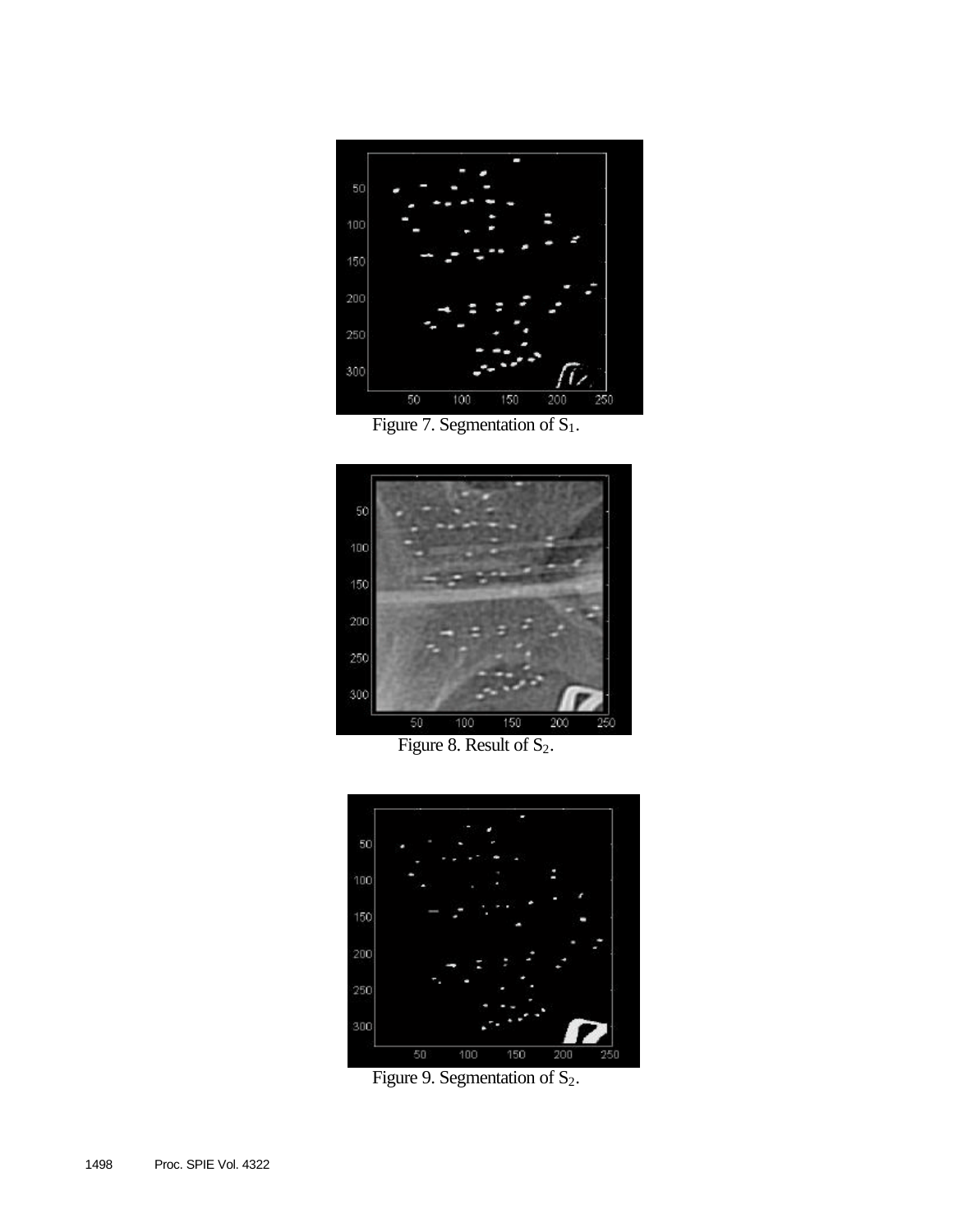

Figure 10. Final segmentation result.



Figure 11. Original I-125 image (Arrow indicates hidden seed).



Figure 12. Result of  $S_1$ .